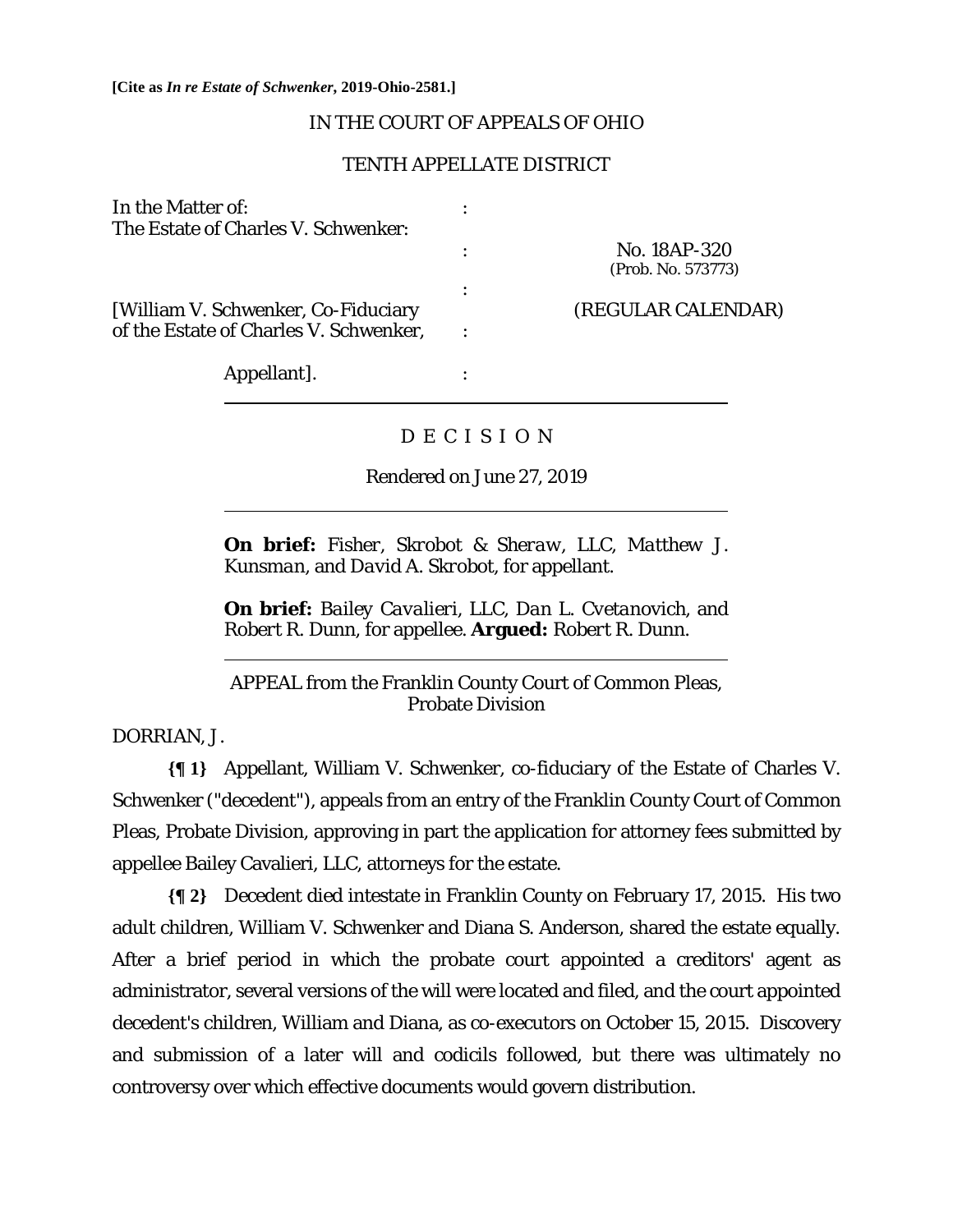**{¶ 3}** The co-executors retained Attorney Robert R. Dunn of the law firm Bailey Cavalieri, LLC, to administer the estate, pursuant to an hourly fee agreement payable upon closing the estate. Eventually, each co-executor retained personal counsel as well. On June 1, 2017, the co-executors and Attorney Dunn submitted the first partial accounting for the estate. On June 27, 2017, Attorney Dunn filed an application for attorney fees and costs requesting the court approve his application in the amount of \$73,995.00 in fees and \$941.96 in costs for services for the period September 2, 2015 through June 20, 2017. The fee application included the final estimated cost to close the estate.

**{¶ 4}** William contested the fee application, asserting it was excessive given the straightforward nature of the estate and the number of non-probate assets. The application was heard before a magistrate on July 28 and August 15, 2017. The parties, William on one hand and Attorney Dunn and his firm on the other, presented contrasting expert testimony regarding the reasonable amount of fees for a comparable estate. The magistrate rendered a decision on September 15, 2017 approving fee application in the slightly reduced amount of \$73,291.00 and \$941.96 in costs. The magistrate found factually that, to the extent that attorney fees exceeded the expectation of the beneficiaries, the fees were partially the result of contentious conduct between the co-executors and their difficulty in cooperating to perform their fiduciary duties.

**{¶ 5}** William filed objections to the magistrate's decision on September 29, 2017. On April 3, 2018, the probate court entered judgment overruling William's objections for the most part, sustaining them in minor respects, and reducing the fee award by \$5,000.

**{¶ 6}** Attorney Dunn requested permission on January 19, 2018 to resign as counsel for the co-executors. The probate court conditioned the resignation upon the filing of a final account. When the co-executors refused to sign the final account as presented, Attorney Dunn requested the court lift this condition, which was granted and Attorney Dunn's resignation was accepted on April 16, 2018.

**{¶ 7}** William filed his notice of appeal from the probate court's final judgment on May 3, 2018. Diana has neither appealed nor appeared before this court. William brings the following assignment of error:

> THE TRIAL COURT ABUSED ITS DISCRETION BY ADOPTING THE MAGISTRATE'S DECISION APPROVING THE FEE APPLICATION OF COUNSEL FOR THE ESTATE AS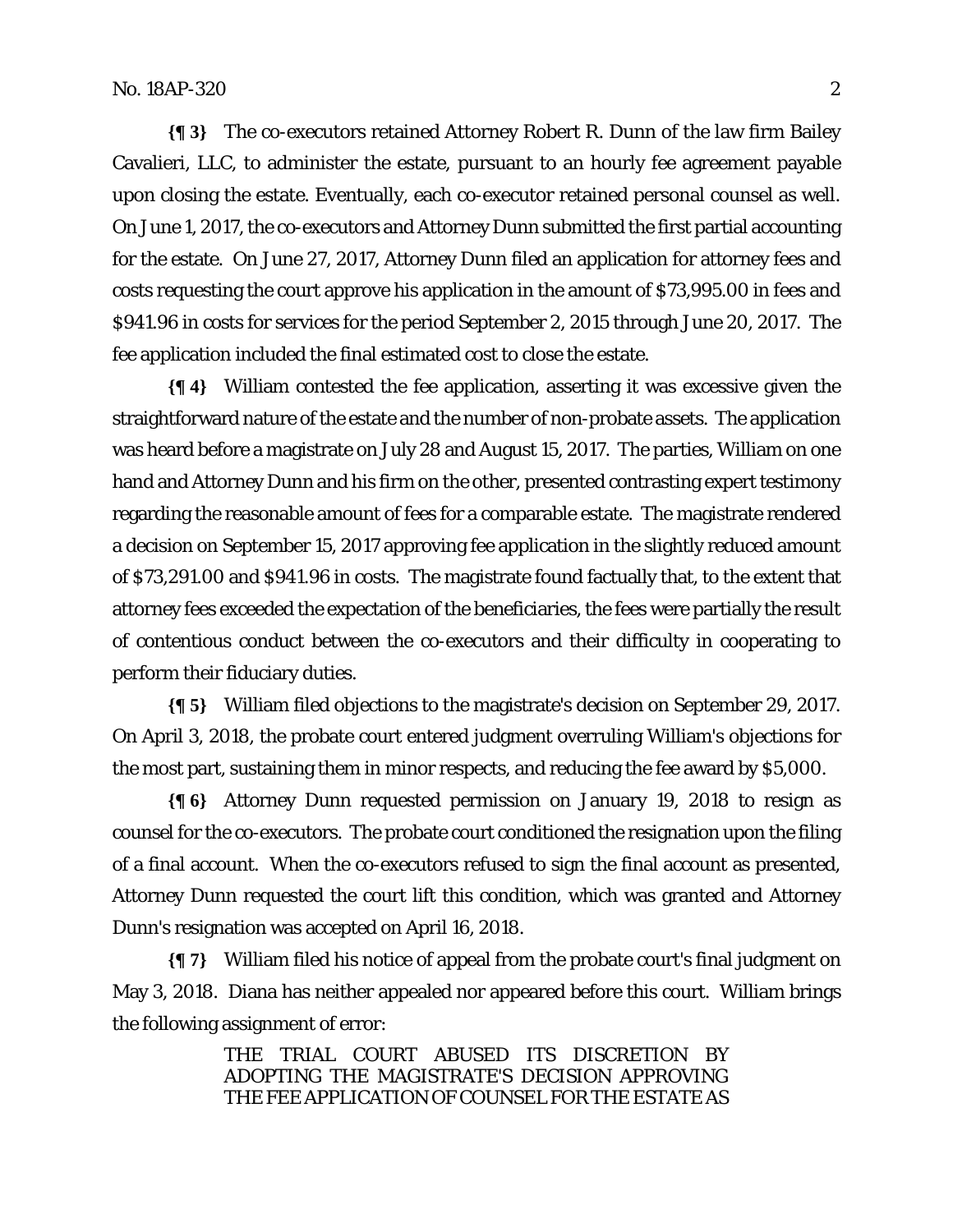## THE FEES APPROVED BY THE TRIAL COURT WERE, AS A MATTER OF LAW, UNREASONABLE AND AGAINST THE MANIFEST WEIGHT OF THE EVIDENCE.

**{¶ 8}** When objections are filed to a magistrate's decision, the trial court must undertake an independent de novo review of the matters objected to in order "to ascertain [whether] the magistrate has properly determined the factual issues and appropriately applied the law." Civ.R. 53(D)(4)(d). *See also James v. My Cute Car, LLC*, 10th Dist. No. 16AP-603, 2017-Ohio-1291, ¶ 13. "The standard of review on appeal from a trial court judgment that adopts a magistrate's decision varies with the nature of the issues that were (1) preserved for review through objections before the trial court and (2) raised on appeal by assignment of error." *In re Guardianship of Schwarzbach*, 10th Dist. No. 16AP-670, 2017-Ohio-7299, ¶ 14; *Feathers v. Ohio Dept. of Rehab. & Corr.*, 10th Dist. No. 16AP-588, 2017-Ohio-8179, ¶ 10. The extensive nature of appellant's objections below ensure he has preserved the pertinent issues for appellate review.

**{¶ 9}** R.C. 2113.36 confers exclusive original jurisdiction in the probate court to determine the reasonableness of attorney fees. "The court may at any time during administration fix the amount of those fees and, on application of the executor or administrator or the attorney, shall fix the amount of the fees." *See also In re Estate of Haller,* 116 Ohio App.3d 866, 870 (1oth Dist.1996). " 'It is well settled that where a court is empowered to award attorney fees by statute, the amount of such fees is within the sound discretion of the trial court. Unless the amount of fees determined is so high or so low as to shock the conscience, an appellate court will not interfere.' " *Bittner v. Tri-County Toyota, Inc*., 58 Ohio St.3d 143, 146 (1991), quoting *Brooks v. Hurst Buick-Pontiac-Olds-GMC, Inc.,* 23 Ohio App.3d 85, 91 (12th Dist.1985).

**{¶ 10}** The determining factor to consider when a court fixes the amount of attorney fees in probate proceedings is the reasonable value of legal services provided. *In re Hickok: Toledo Trust Co. v. Hickok*, 159 Ohio St. 282, 284 (1953). "Reasonable attorney fees must be based upon the actual services performed by the attorneys and upon the reasonable value of those services as determined from the evidence which must substantiate the award of fees as being reasonable." *In re Estate of Love*, 1 Ohio App.2d 571, 578 (1oth Dist.1965). The factors that a court should consider when considering the reasonableness of attorney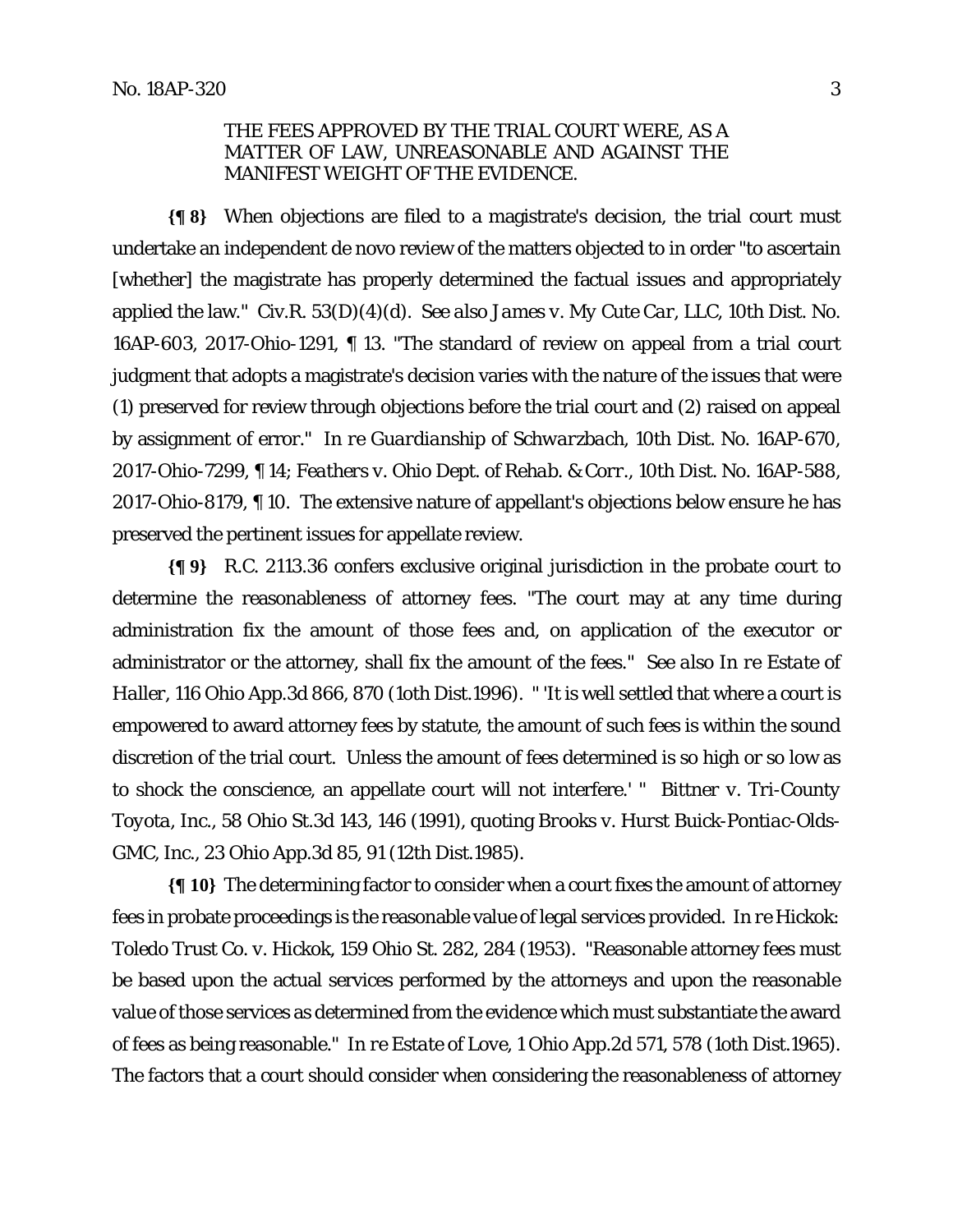fees parallel those found in the Rules of Professional Conduct. Specifically, Prof.Cond.R.

1.5 provides as follows:

(1) the time and labor required, the novelty and difficulty of the questions involved, and the skill requisite to perform the legal service properly;

(2) the likelihood, if apparent to the client, that the acceptance of the particular employment will preclude other employment by the lawyer;

(3) the fee customarily charged in the locality for similar legal services;

(4) the amount involved and the results obtained;

(5) the time limitations imposed by the client or by the circumstances;

(6) the nature and length of the professional relationship with the client;

(7) the experience, reputation, and ability of the lawyer or lawyers performing the services;

(8) whether the fee is fixed or contingent.

**{¶ 11}** Intrinsic in these factors is the proposition that an attorney should not charge legal fees for non-legal services*. Disciplinary Counsel v. Hunter*, 106 Ohio St.3d 418, 2005- Ohio-5411, ¶ 17, 25; *Cincinnati Bar Assn. v. Alsfelder*, 103 Ohio St.3d 375, 2004-Ohio-5216, ¶ 22, 23.

**{¶ 12}** The magistrate's decision in this case makes a certain number of factual findings that are not in dispute, as well as several to which William firmly objected before the probate court and on appeal. Among the undisputed facts are the magistrate's finding that the fee application demonstrates a range of fees for a variety of services provided to the estate, but the bulk of time was billed by a firm paralegal with 252.1 hours at \$185 per hour. "The probate paralegal's services ranged from coordinating the payment of Estate bills with the co-executors, to drafting documents for Attorney Dunn." (Mag.'s Decision at 9.) In contrast, Attorney Dunn billed 48.10 hours at \$340 per hour. The magistrate concluded that, at least with respect to the nominal hourly rates charged, the rates were usual and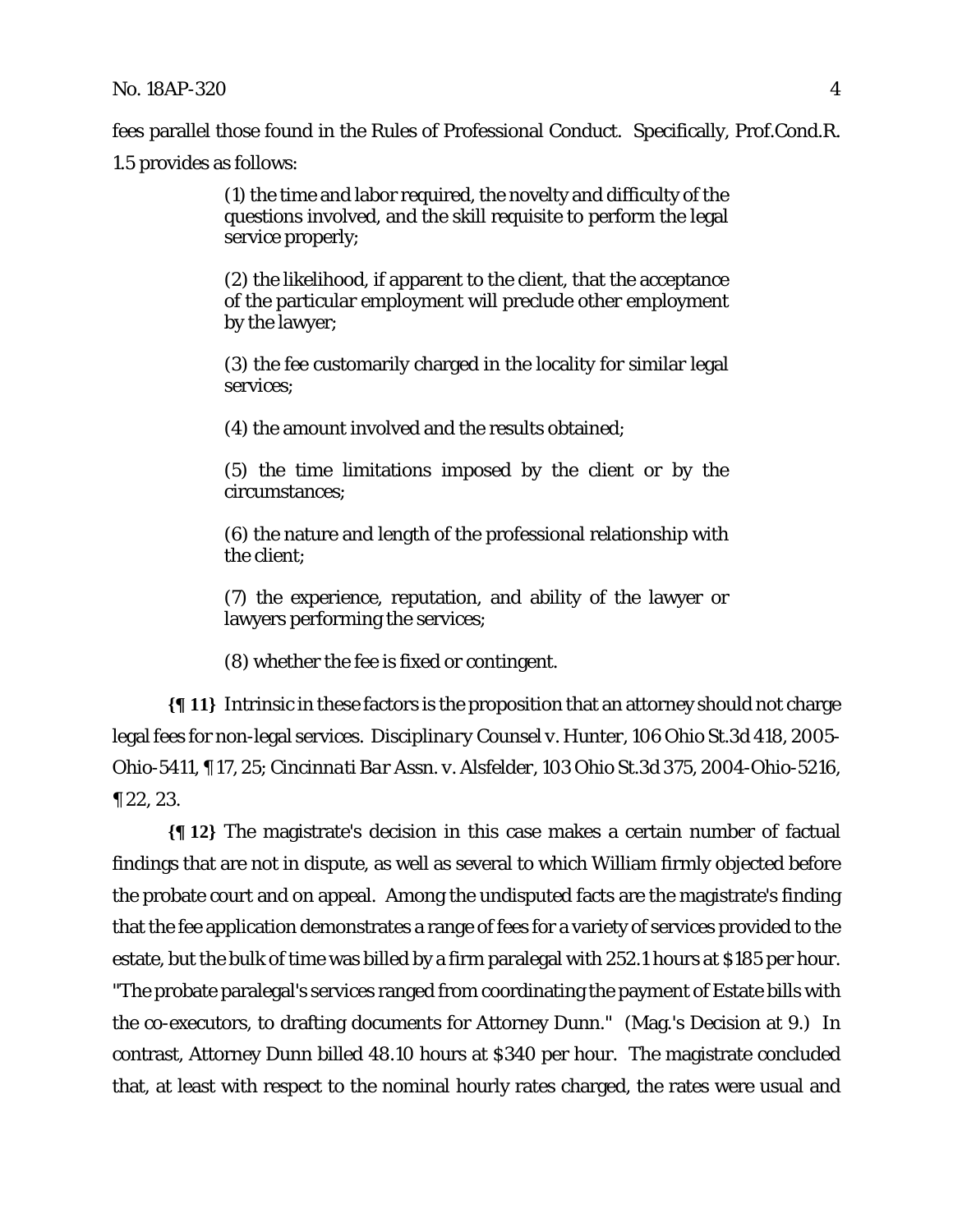customary for Franklin County probate practice. The magistrate also noted Attorney Dunn and his firm were located in Columbus, Ohio, while the co-executors were located in California. The magistrate noted that Attorney Dunn assisted the co-executors with decedent's non-probate assets which included vehicles and financial accounts.

**{¶ 13}** Among the contested conclusions of the magistrate, the most significant is the following: "[t]he co-executors did not get along during the administration of the Decedent's Estate, as evidenced by Attorney Dunn's extensive testimony, and Exhibits \* \* \*. The co-executors obstructed the administration of this Estate, and hindered what should have been the swift disposition of non-probate assets, by failing to cooperate with Attorney Dunn as evidence[d] by Attorney Dunn's prolonged testimony and Exhibits \* \* \*. No evidence was presented to contradict Mr. Dunn's characterization of the animosity between the co-executors." (Mag. Decision at 4.)

**{¶ 14}** The magistrate did enumerate certain items and expenses that reflected billing by the paralegal or attorney for matters that were not legal, but ministerial or administrative. The magistrate allowed these at an administrative rate of \$75 per hour, reflected in a minor adjustment to the overall fee application. Upon objections before the probate court, the court made a further adjustment based on its conclusion that work regarding the transfer of real property was unnecessary because this was a transfer-ondeath asset and a timely title search would have avoided some of the fees attributed to this item. The probate court accordingly reduced the fee application by \$5,000. Most importantly, the probate court adopted the magistrate's conclusion that "Attorney Dunn was also required to act, in essence, as a mediator between two combative co-executors who had long-standing childhood issues with each other. William would like this Court to ignore the fact that he and Diana could not complete even the simplest tasks because they could not get along with each other. However, the Court will not ignore this fact when that very behavior indeed caused increased attorneys fees." (Apr. 3, 2018 Decision at 11.)

**{¶ 15}** Under an abuse of discretion standard, we find the probate court's decision does not manifest an abuse of discretion in its findings of fact and legal determinations. The magistrate heard testimony from Attorney Jim Vonau as an expert regarding the reasonableness of Bailey Cavalieri's fees for the services of Attorney Dunn and a paralegal. Attorney Vonau testified that the charges were, in fact, lower than he expected based on his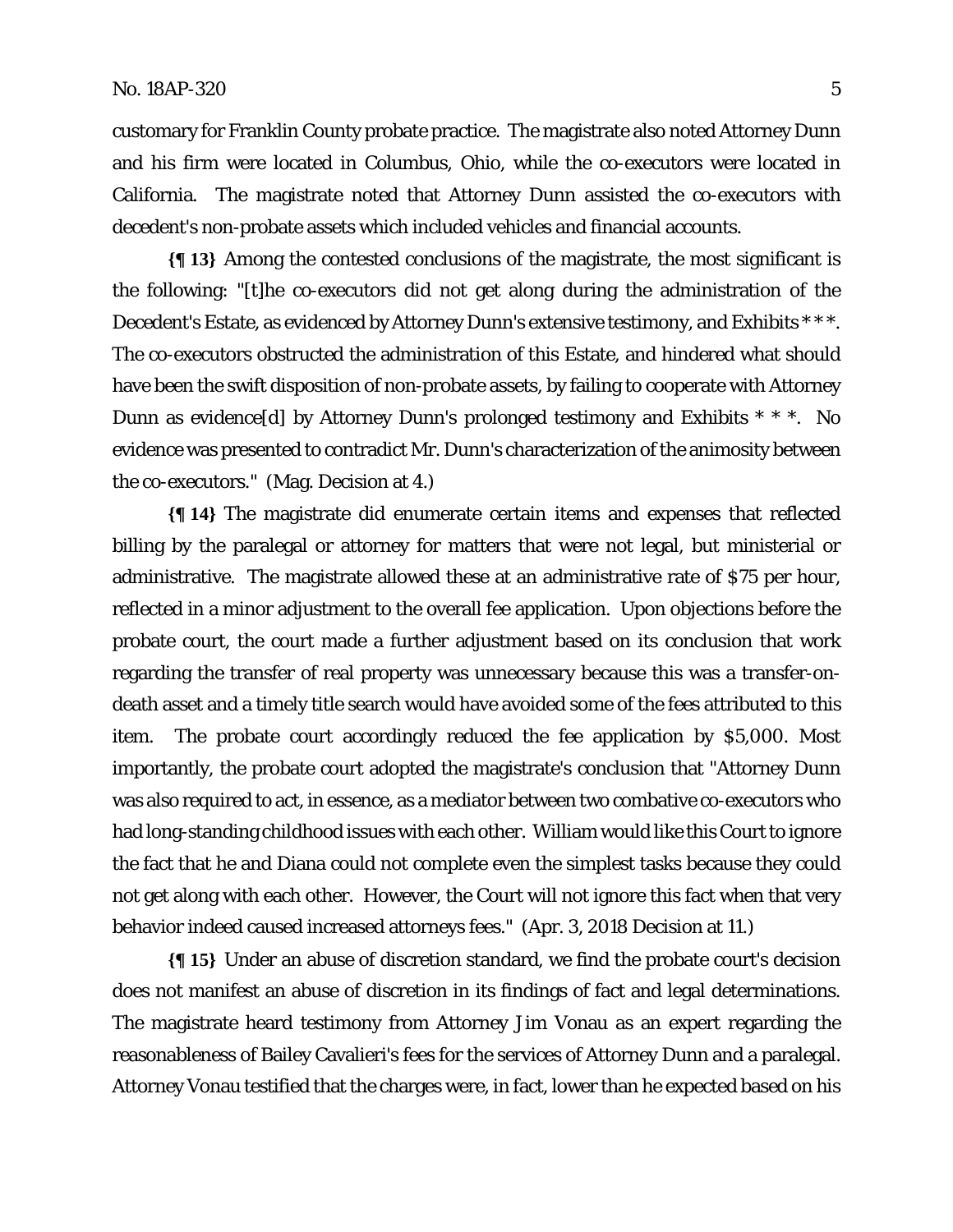opinion of Attorney Dunn's expertise and experience, and compared to similar firms in the local legal community. Attorney Vonau also opined the time billed for attorney and paralegal work was supported by the unusual factors in the estate, including the admission of newly discovered wills and codicils in the course of administration, retention of separate legal counsel by each co-executor to represent their beneficial interests, and a change of personal counsel by William during the administration of the estate.

**{¶ 16}** William presented testimony of his own expert, Attorney David Duren. Attorney Duren opined that Bailey Cavalieri's fees were "a bit high." (Tr. at 258.) This was based on sample fee calculations from jurisdictions other than Franklin County. Attorney Duren did not include the impact of a contentious or adversarial relationship between coexecutors and expressly testified he was unaware of any antagonism in the present case. In response to direct questioning from the magistrate, Attorney Duren did concede that unusual circumstances, such as difficult relationships between beneficiaries or fiduciaries, would result in augmented fees.

**{¶ 17}** To find an abuse of discretion in this case, we must find more than a mere error on the part of the probate court. We must find the probate court's decision is contrary to law, unreasonable, not supported by evidence, or grossly unsound. *In re Guardianship of Schwarzbach*, 10th Dist. No. 17AP-247, 2018-Ohio-1712, ¶ 31. In light of the evidence received before the magistrate and examined by the court on objections, we find no abuse of discretion on the part of the probate court in overruling the bulk of William's objections to the magistrate's decision. The probate court did take note of arguments addressing the state of title to decedent's residence and reduced the fees accordingly. Otherwise, there was unrebutted testimony regarding conflicts between the co-executors and the reasonableness of the hourly rates charged. William's expert did not address the special circumstances of the estate when reviewing the reasonableness of fees and opining on them. The probate court further found it was reasonable for the estate attorney to undertake work with respect to non-probate assets, particularly in light of the fact that the co-executors were out of state and these formalities were to take place in Ohio. The magistrate, and court when ruling on objections, acknowledged that even with respect to the non-probate assets, such as a 1964 Cadillac automobile owned by decedent with a transfer-on-death title, Attorney Dunn's efforts to transfer the title met with objections and obstacles from William.